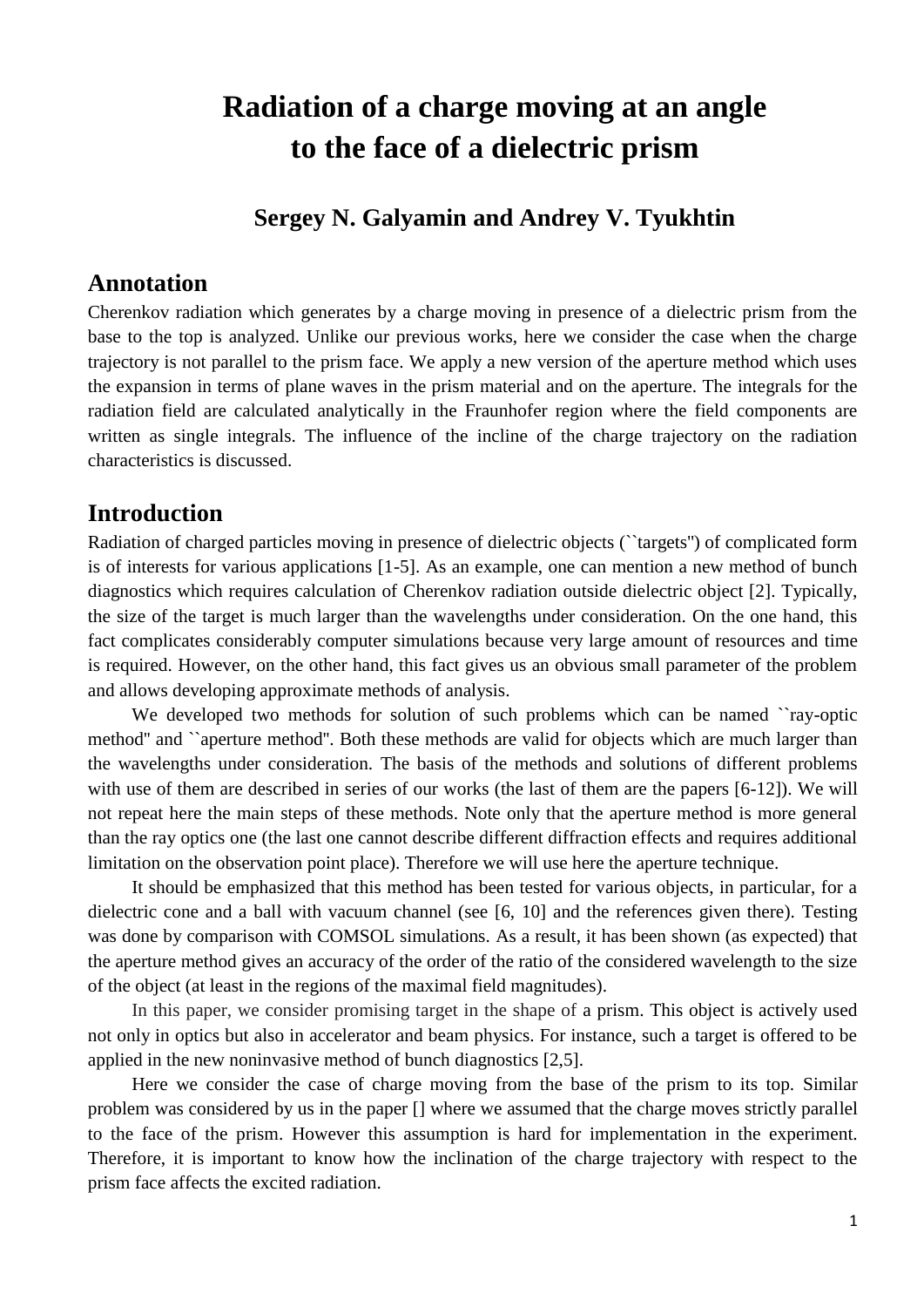In this paper, it is assumed that the charge trajectory makes some nonzero (but sufficiently small) angle with respect to the prism face. This geometry greatly complicates the solution of the problem. Therefore, we use here a new version of the aperture method. We use the fact that the target has only plane borders. This allows using the expansion in the plane waves only. Unlike our previous works we will not analytically calculate the integrals which determine the field components inside the prism. The integrals will be calculated only for the radiation field outside the prism in the Fraunhofer region.

## **1. Aperture integrals: general form and approximation for Fraunhofer zone**

We remind the Straton-Chu formulas (known also as "aperture integrals") in a form convenient for our researches [6-10]. According to them the Fourier transform of electric field can be written in the following general form (we use Gaussian system of units): rding to the<br>we use Gaus<br> $\stackrel{(h)}{(R)} + \vec{E}^{(e)}$ 31 aton-Chi formulas (Khow)<br>0]. According to them the 1<br>ral form (we use Gaussian sys<br> $\vec{E}(\vec{R}) = \vec{E}^{(h)}(\vec{R}) + \vec{E}^{(e)}(\vec{R}),$ 

real form (we use Gaussian system of units):  
\n
$$
\vec{E}(\vec{R}) = \vec{E}^{(h)}(\vec{R}) + \vec{E}^{(e)}(\vec{R}),
$$
\n
$$
\vec{E}^{(h)}(\vec{R}) = \frac{ik}{4\pi} \int_{\Sigma} \left\{ \left[ \vec{n}' \times \vec{H}(\vec{R}') \right] G\left( \left| \vec{R} - \vec{R}' \right| \right) + \frac{1}{k^2} \left( \left[ \vec{n}' \times \vec{H}(\vec{R}') \right] \cdot \nabla' \right) \nabla' G\left( \left| \vec{R} - \vec{R}' \right| \right) \right\} d\Sigma', \qquad (1)
$$
\n
$$
\vec{E}^{(e)}(\vec{R}) = \frac{1}{4\pi} \int_{\Sigma} \left[ \left[ \vec{n}' \times \vec{E}(\vec{R}') \right] \times \nabla' G\left( \left| \vec{R} - \vec{R}' \right| \right) \right] d\Sigma',
$$

where  $\Sigma$  is an aperture area,  $\vec{E}(\vec{R}')$ ,  $\vec{H}(\vec{R}')$  is the field on the aperture,  $k = \omega/c$  is a wave number of the outer space (which is vacuum),  $\vec{n}'$  is a unit external normal to the aperture in the point  $\vec{R}'$  (it is directed into the area where the observation point is placed),  $G(R) = \exp(i kR)/R$  is a Green function of Helmholtz equation, and  $\nabla'$  is a gradient:  $\nabla' = \vec{e}_x \partial/\partial x' + \vec{e}_y \partial/\partial y' + \vec{e}_z \partial/\partial z'$ . Analogous formulas are known for the magnetic field as well, however we do not write them here because we are interested in a "wave" zone  $kR \gg 1$  (*R* is a distance from the aperture to the observation point) where  $|\vec{E}| \approx |\vec{H}|$ .

The observation point is often located far from the target, in other words, in the region where socalled "wave parameter" *D* is large:

$$
D \sim \lambda R / \Sigma \sim \lambda R / d^2 >> 1,
$$
 (2)

where  $\lambda = 2\pi/k$  is a wavelength under consideration, and  $\Sigma \sim d^2$  is a square of an aperture. This region (which usually called the Fraunhofer area, or far-field area) is the main interest for the present work. The condition (2) automatically results in the inequality

$$
R \gg d \cdot (d/\lambda) \gg d \tag{3}
$$

because  $d \gg \lambda$  in the problem under consideration. Using the inequalities (2), (3) one can obtain the following approximate formulas for Fraunhofer area:<br>  $\vec{E}^{(h)}(\vec{R}) \approx \frac{i k \exp(ikR)}{4 \pi R} \int_{\Sigma} \left\{ [\vec{n}' \times \vec{H}(\vec{R}')] - \vec{e$ following approximate formulas for Fraunhofer area:<br>  $\vec{E}^{(h)}(\vec{R}) \approx \frac{ik \exp(ikR)}{4 \pi R} \iint_{\vec{R}'} |\vec{n}' \times \vec{H}(\vec{R}')$ *i*<br>*ik* exp(*ikR*<br><u>*ik* exp(*ikR*</u>

in the problem under consideration. Using the inequalities (2), (3) one can obtain the  
mate formulas for Fraunhofer area:  

$$
\vec{E}^{(h)}(\vec{R}) \approx \frac{ik \exp(ikR)}{4\pi R} \int_{\Sigma} \left\{ \left[ \vec{n}' \times \vec{H}(\vec{R}') \right] - \vec{e}_R \left( \vec{e}_R \cdot \left[ \vec{n}' \times \vec{H}(\vec{R}') \right] \right) \right\} \exp(-ik\vec{e}_R \vec{R}') d\Sigma',
$$
  

$$
\vec{E}^{(e)}(\vec{R}) \approx \frac{ik \exp(ikR)}{4\pi R} \int_{\Sigma} \left[ \vec{e}_R \times \left[ \vec{n}' \times \vec{E}(\vec{R}') \right] \right] \exp(-ik\vec{e}_R \vec{R}') d\Sigma',
$$
 (4)

where  $\vec{e}_R = R/R$ .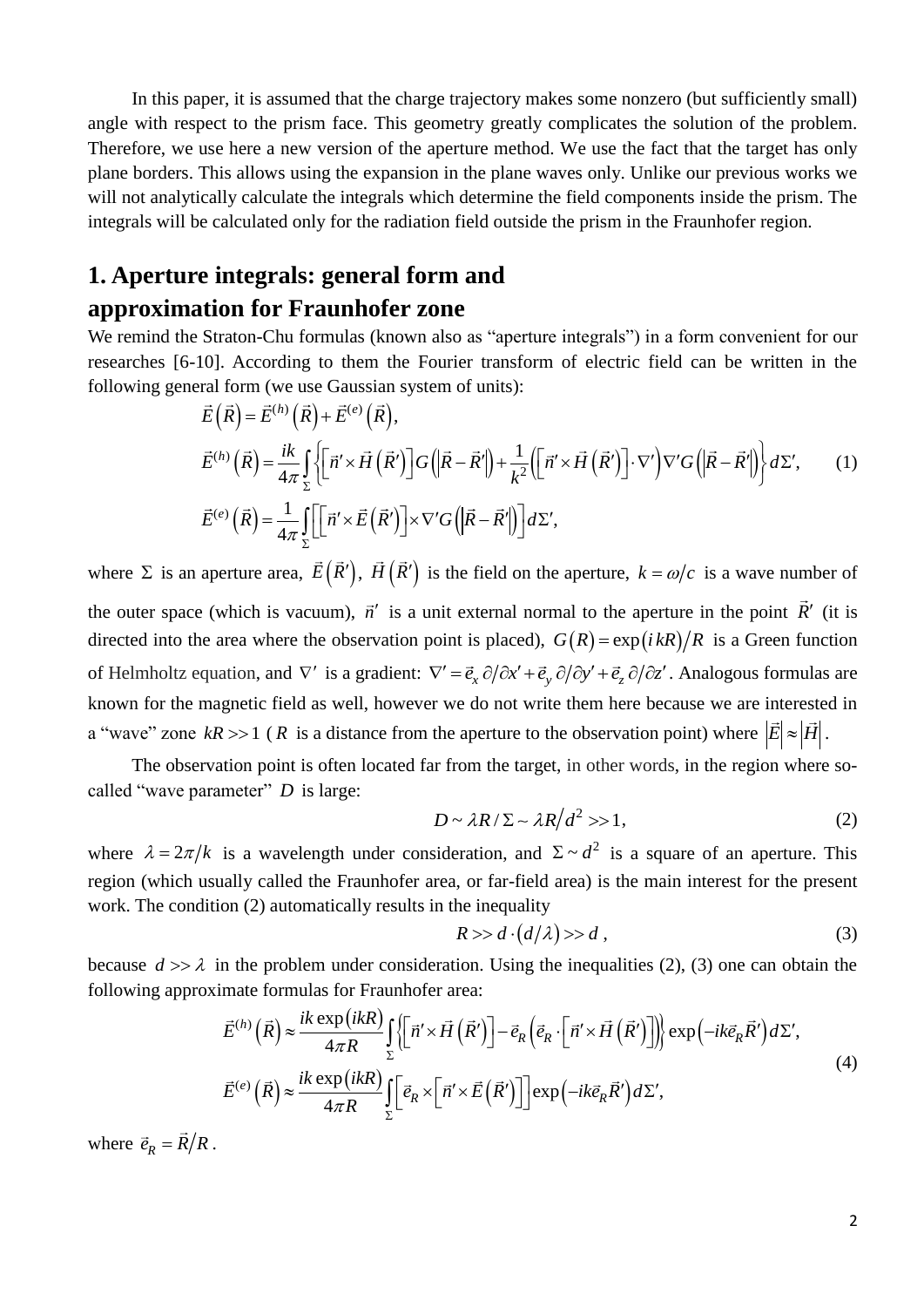#### **2. Solution of the "key" problem in the form**

#### **of expansion on plane waves**

The geometry of the problem under consideration is shown in Fig.1. The point charge *q* moves from the prism base to its top at the angle  $\alpha$  with respect to the "lower" face of the prism (the  $\zeta$ -axis is oriented along this face). The prism has the apex angle  $\alpha_p$ . The prism material (being isotropic, homogeneous, and nonconductive) are characterized by permittivity  $\varepsilon$ , permeability  $\mu$ , and the refractive index  $n = \sqrt{\epsilon \mu}$ . It is assumed that these values do not depend on the wave vector (the spatial dispersion is absent) but they can be depend on the frequency  $\omega$  (the frequency dispersion can be taken into account). The medium surrounding the prism is a vacuum.

The charge velocity is  $\vec{V} = c\vec{\beta} = c\beta \sin \alpha \cdot \vec{e}_y + c\beta \cos \alpha \cdot \vec{e}_z$ . The charge and current densities are correspondingly by the expressions  $\rho = q\delta(x)\delta(y - c\beta \sin \alpha \cdot t)\delta(z - c\beta \cos \alpha \cdot t)$ , determined correspondingly by the expressions  $\rho = q \delta(x) \delta(y - c \beta \sin \alpha \cdot t) \delta(z - c \beta \cos \alpha \cdot t)$ ,  $\vec{j} = \vec{V}\rho$ , where  $\delta(\xi)$  is the Dirac delta-function.



We assume that the charge velocity is more than the phase velocity at the considered frequency  $\omega$ , so that Cherenkov radiation is generated in the prism material. This radiation falls on the external (oblique) face of the prism and exits the prism through the rectangular area which plays the role of the "aperture" (the bold red line in Fig.1). Note that, along with coordinates  $x, y, z$ , we will use coordinates  $\xi$ ,  $\eta$ ,  $\zeta$ :  $\zeta = 0$  is the plane of the aperture and the point  $\xi = \eta = \zeta = 0$  is the aperture centre. In these coordinates, the aperture is determined by the inequalities  $|\xi| < d/2$ ,  $|\eta| < b/2$ . Note that the shape of the "rear" face of the target (dotted line in Fig. 1) does not matter. The only important thing is that the aperture is completely illuminated by Cherenkov radiation.

Note that the values  $E$  and  $H$  given further are the Fourier transforms of the electric and magnetic fields. The fields themselves are determined by Fourier integrals in the form  $\int \vec{E} e^{-i\omega t} d\omega$  $\infty$  $\int \vec{E} e^{-i\omega t} d\omega$ .

 $-\infty$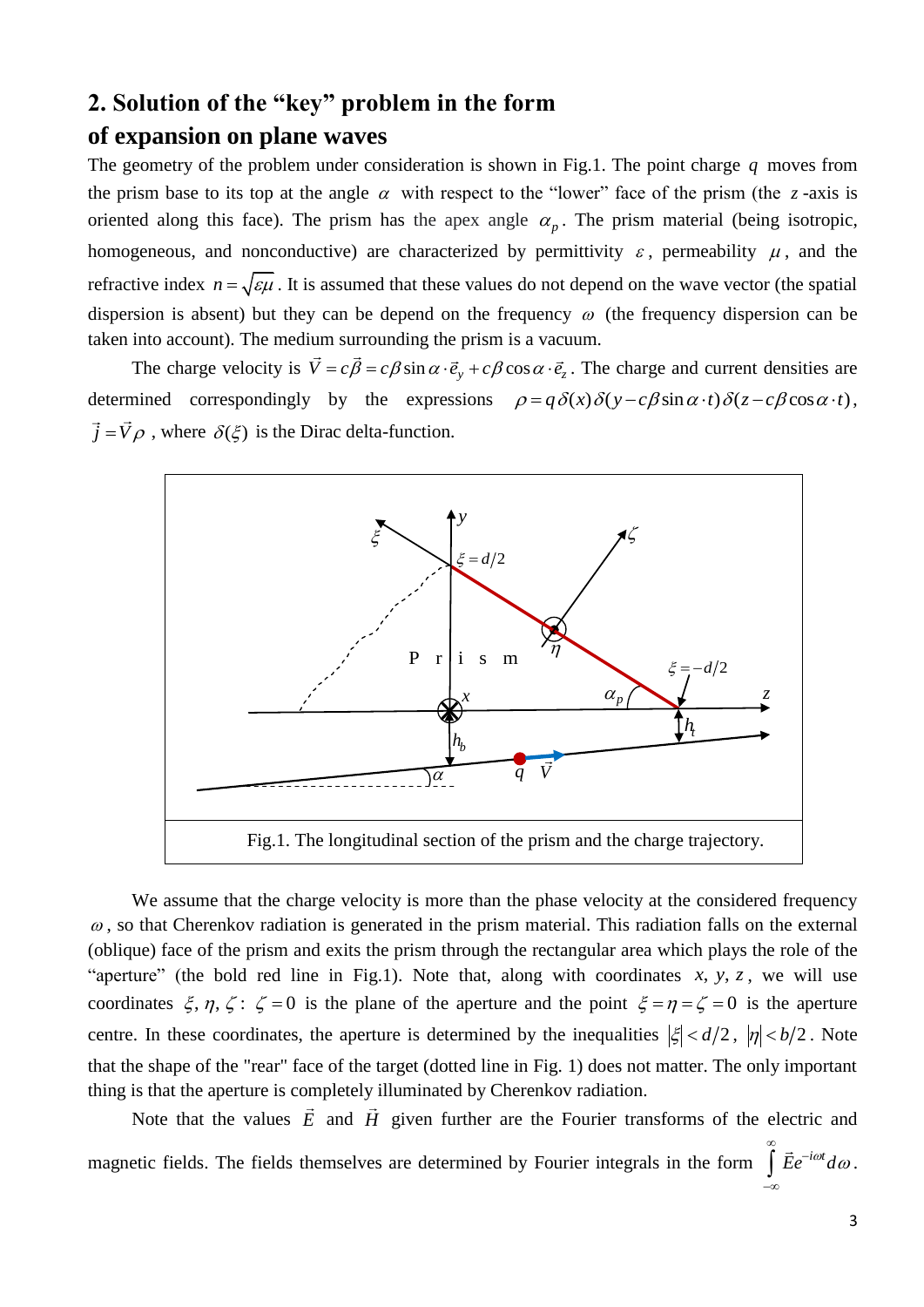We will write out formulas for positive frequencies only ( $\omega$  > 0). Expressions for negative frequencies are easily obtained by the rule  $\vec{E}(-\omega) = \vec{E}^*(\omega)$  (asterisk means complex conjugation) that follows from the reality of the field components.

The method applied by us uses the solution of certain "key" problem. In the case under consideration, it is the problem about the field of the charge moving along the boundary  $y = 0$  of the dielectric half-space  $y > 0$  and the vacuum half-space  $y < 0$ . It should be noted that, in the problem under consideration, there is a significant difference from those considered by us earlier: in the "key problem", the charge trajectory crosses the boundary of the half-space occupied by the dielectric. However, we are interested in the case of a relatively small trajectory slope:  $|\alpha| \ll 1$ . Therefore, we can assume that the charge crosses the plane  $y = 0$  at the distance of many wavelengths from the front (at  $\alpha > 0$ ) or rear (at  $\alpha < 0$ ) vertices of the prism. Under such conditions, Cherenkov radiation is excited practically only when the charge passes near the lower (see Fig. 1) face.

Earlier we have developed and applied such a variant of the aperture method, in which it was supposed to find asymptotics of the field inside the target (which is possible due to its large size). However, in a geometrically complex problem, this path is not optimal. Here we will not calculate the asymptotics of the field inside the prism, but will restrict ourselves to finding the expansion in plane waves. As will be shown below, this eventually leads to integrals for the field components outside the prism in a form that is quite convenient in the most interesting Fraunhofer region.

We do not give here the cumbersome analytical calculations of the field inside the prism. We give only the results which are necessary for following: the expressions for the field components on the outer surface of the aperture in the form of an expansion in plane waves. These expressions have the following form:<br>  $E_{\xi}^{a}$   $\left| W_{e}^{(0)} k_{\zeta}^{(t1)} k_{\xi}^{(i1)} - W_{e}^{(\perp)} k_{0} k_{x} \right|$ the following form: (||)  $k_{\epsilon}^{(t)} k_{\epsilon}^{(i)} - W_{e}^{(\perp)}$  $\begin{bmatrix} W_{e}^{(0)} & k_{e}^{(1)} & k_{e}^{(2)} & k_{e}^{(1)} & k_{e}^{(2)} & k_{e}^{(2)} & k_{e}^{(2)} & k_{e}^{(2)} & k_{e}^{(2)} & k_{e}^{(2)} & k_{e}^{(2)} & k_{e}^{(2)} & k_{e}^{(2)} & k_{e}^{(2)} & k_{e}^{(2)} & k_{e}^{(2)} & k_{e}^{(2)} & k_{e}^{(2)} & k_{e}^{(2)} & k_{e}^{(2)} & k_{e}^{(2)} & k_{e}^{(2)} & k_{e}^{(2)} & k_{e}^{(2$ 

$$
\begin{aligned}\n&\left| E_{\xi}^{a} \right| \\
&\left| E_{h}^{a} \right| \\
&\left| E_{h}^{a} \right| \\
&\left| E_{\eta}^{a} \right| \\
&\left| E_{\eta}^{a} \right| \\
&\left| E_{\eta}^{a} \right| \\
&\left| E_{\eta}^{a} \right| \\
&\left| \frac{q\omega}{2\pi c^{2}} \int_{-\infty}^{\infty} dk_{x} \begin{cases}\nW_{e}^{(1)}k_{\zeta}^{(1)} - W_{e}^{(\perp)}k_{0}k_{x} \\
W_{e}^{(1)}k_{x}k_{\zeta}^{(1)} + W_{e}^{(\perp)}k_{0}k_{\zeta}^{(1)} \\
-W_{h}^{(1)}k_{0}k_{x} + W_{h}^{(\perp)}k_{\zeta}^{(1)}k_{\zeta}^{(1)} \\
W_{h}^{(1)}k_{0}k_{\zeta}^{(1)} + W_{h}^{(\perp)}k_{x}k_{\zeta}^{(1)}\n\end{cases} \times \\
&\times \frac{1}{a_{1}k_{0}} \exp \left\{ ik_{y}^{(t)} \frac{d}{2} \tan \alpha_{p} + ik_{z\alpha} \frac{d}{2} + ik_{y\alpha}h_{b} \right\} \exp \left\{ ik_{\xi}^{(1)} \xi + ik_{x}\eta \right\},\n\end{aligned} \tag{5}
$$

where  $k_0 = \omega/c$ ,

$$
W_{e}^{(||)} = T_{||} \left\{ f(k_{x}) \left( \vec{A} \cdot \vec{A}_{1} \right) + \frac{g(k_{x})}{\mu} \left[ \left[ \frac{\vec{k}^{(t)}}{k_{0}} \times \vec{A} \right] \cdot \vec{A}_{1} \right] \right\},
$$
  
\n
$$
W_{e}^{(\perp)} = T_{\perp 1} \left\{ -\frac{f(k_{x})}{\varepsilon} \left[ \left[ \frac{\vec{k}^{(t)}}{k_{0}} \times \vec{A} \right] \cdot \vec{A}_{1} \right] + g(k_{x}) \left( \vec{A} \cdot \vec{A}_{1} \right) \right\},
$$
  
\n
$$
W_{h}^{(||)} = T_{||1} \left\{ f(k_{x}) \left( \vec{A} \cdot \vec{A}_{1} \right) + \frac{g(k_{x})}{\mu} \left[ \left[ \frac{\vec{k}^{(t)}}{k_{0}} \times \vec{A} \right] \cdot \vec{A}_{1} \right] \right\},
$$
  
\n
$$
W_{h}^{(||)} = T_{\perp 1} \left\{ \frac{f(k_{x})}{\varepsilon} \left[ \left[ \frac{\vec{k}^{(t)}}{k_{0}} \times \vec{A} \right] \cdot \vec{A}_{1} \right] - g(k_{x}) \left( \vec{A} \cdot \vec{A}_{1} \right) \right\};
$$
  
\n(6)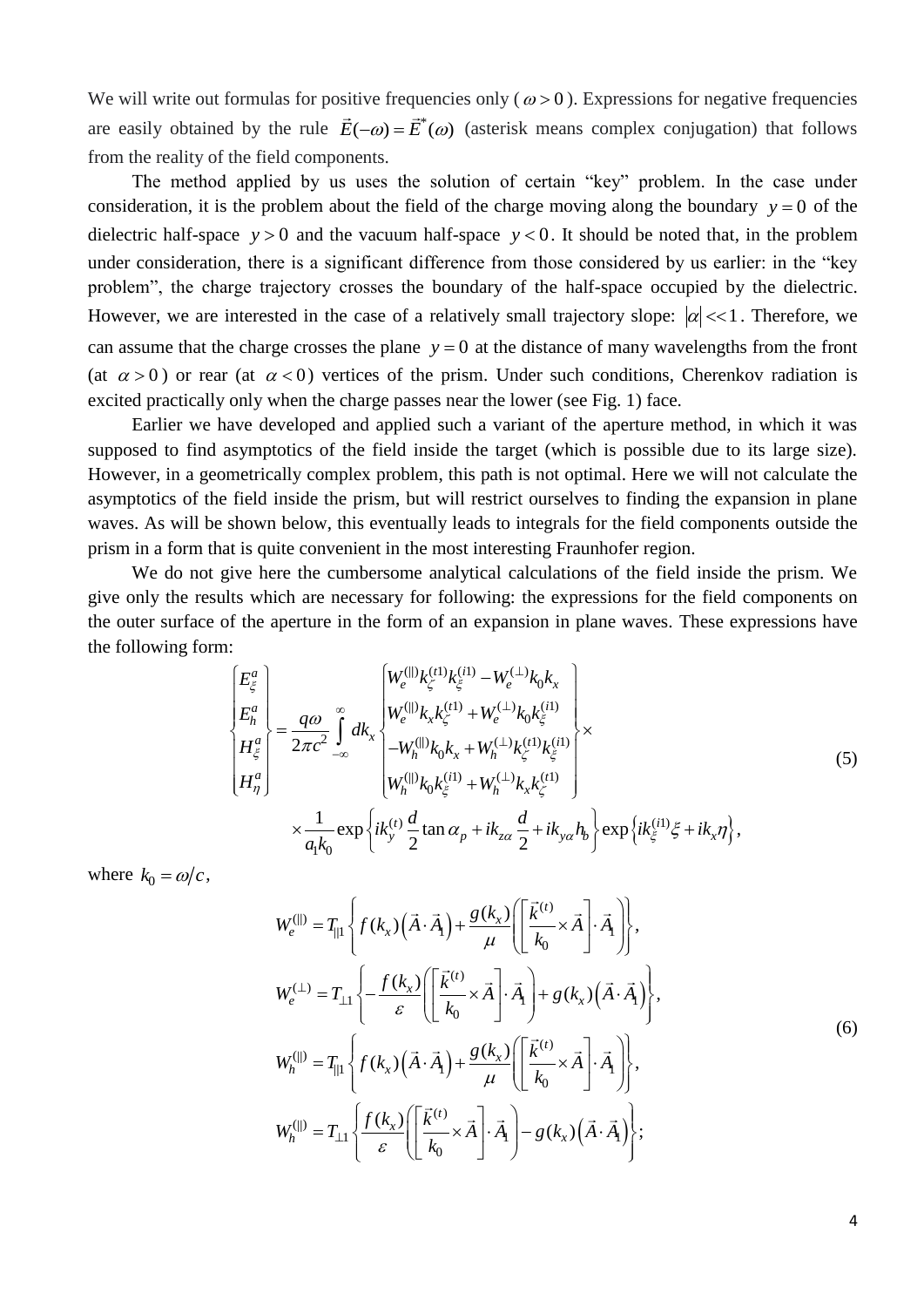$$
f(k_x) = T_{||} \frac{k_{za}k_{ya} \left[ k_0 \left( \beta^{-2} - 1 \right) \cos^2 \alpha - \beta^{-1} k_{y0} \sin \alpha \right] + k_0 k_x^2 \sin \alpha}{a k_{y0} \left( k_{za}^2 - k_0^2 \right)},
$$
  
\n
$$
g(k_x) = T_{\perp} k_x \frac{k_{za}k_{ya} \sin \alpha - k_0^2 \left( \beta^{-2} - 1 \right) \cos^2 \alpha + \beta^{-1} k_0 k_{y0} \sin \alpha}{a k_{y0} \left( k_{za}^2 - k_0^2 \right)}.
$$
\n(7)

We use here the following designations:

$$
T_{\parallel} = \frac{2\varepsilon k_{y\alpha}}{\varepsilon k_{y\alpha} + k_{y}^{(t)}}, \qquad T_{\perp} = \frac{2\mu k_{y\alpha}}{\mu k_{y\alpha} + k_{y}^{(t)}}.
$$
\n(8)

$$
\mathcal{E}K_{y\alpha} + K_{y}^{\alpha} \qquad \qquad \mu K_{y\alpha} + K_{y}^{\alpha}
$$
\n
$$
T_{\parallel 1} = \frac{2k_{\zeta}^{(1)}}{k_{\zeta}^{(1)} + \varepsilon k_{\zeta}^{(1)}}, \qquad \qquad T_{\perp 1} = \frac{2k_{\zeta}^{(1)}}{k_{\zeta}^{(1)} + \mu k_{\zeta}^{(1)}}.
$$
\n
$$
= \frac{-k_{z\alpha}\vec{e}_x + k_x\vec{e}_z}{k_z^{(1)} + \mu k_{\zeta}^{(1)}}.
$$
\n(9)

$$
k_{\zeta}^{(1)} + \varepsilon k_{\zeta}^{(2)}
$$
  
\n
$$
\vec{A} = \frac{-k_{z\alpha}\vec{e}_x + k_x\vec{e}_z}{a}, \qquad a = \sqrt{k_x^2 + k_{z\alpha}^2}.
$$
\n(10)

$$
\vec{A}_1 = \frac{1}{a_1} \left\{ -k_x \vec{e}_{\xi} + k_{\xi}^{(i1)} \vec{e}_{\eta} \right\}, \qquad a_1 = \sqrt{k_x^2 + \left(k_{\xi}^{(i1)}\right)^2}.
$$
\n
$$
= \vec{k}^{(i1)} = k_x \vec{e}_x + k_y^{(t)} \vec{e}_y + k_{z\alpha} \vec{e}_z, \qquad k_y^{(t)} = \sqrt{k_0^2 \varepsilon \mu - k_x^2 - k_{z\alpha}^2},
$$
\n(11)

$$
\vec{A}_1 = \frac{1}{a_1} \left\{ -k_x \vec{e}_{\xi} + k_{\xi}^{(i)} \vec{e}_{\eta} \right\}, \qquad a_1 = \sqrt{k_x^2 + \left( k_{\xi}^{(i)} \right)^2}.
$$
\n
$$
\vec{k}^{(i)} = \vec{k}^{(i)} = k_x \vec{e}_x + k_y^{(i)} \vec{e}_y + k_{z\alpha} \vec{e}_z, \qquad k_y^{(t)} = \sqrt{k_0^2 \varepsilon \mu - k_x^2 - k_{z\alpha}^2},
$$
\n
$$
k_{z\alpha} = \beta^{-1} k_0 \cos \alpha - k_{y0} \sin \alpha, \qquad k_{y\alpha} = k_{y0} \cos \alpha + \beta^{-1} k_0 \sin \alpha,
$$
\n
$$
k_{y0} = i \sqrt{k_x^2 + k_0^2 \left( \beta^{-2} - 1 \right)},
$$
\n
$$
\vec{k}^{(1)} = a_1 \vec{\tau} + k_{\xi}^{(1)} \vec{e}_{\xi}, \qquad \vec{\tau} = \frac{1}{a_1} \left\{ k_x \vec{e}_x + k_{\xi}^{(i)} \sin \alpha_p \vec{e}_y - k_{\xi}^{(i)} \cos \alpha_p \vec{e}_z \right\},
$$
\n
$$
k_{\xi}^{(i)} = k_y^{(t)} \sin \alpha_p - k_{z\alpha} \cos \alpha_p, \qquad k_{\zeta}^{(i)} = k_y^{(t)} \cos \alpha_p + k_{z\alpha} \sin \alpha_p,
$$
\n
$$
k_{\zeta}^{(t)} = \sqrt{k_0^2 \left( 1 - \varepsilon \mu \right) + \left( k_{\zeta}^{(i)} \right)^2} = \sqrt{k_0^2 - k_x^2 - \left( k_{\xi}^{(i)} \right)^2}.
$$
\n(12)

The physical meaning of some notations is as follows:  $T_{\parallel}$  and  $T_{\perp}$  are transmission coefficients of waves of vertical (||) and horizontal ( $\perp$ ) polarizations at the boundary  $y = 0$ ;  $T_{\parallel 1}$  and  $T_{\perp 1}$  are corresponding transmission coefficients at the aperture; *A* is a unity vector orthogonal to the plane of incidence on the boundary  $y = 0$ ;  $A_1$  is a unity vector orthogonal to the plane of incidence on the aperture. Note that the parameters  $h_b$  and  $h_f$  are related by the relation

$$
h_b = h_t + d\cos\alpha_p \text{tg}\alpha \,. \tag{13}
$$

#### **3. Analytical results for Fraunhofer (far-field) area**

The aperture integrals for prismatic object are written in a convenient form in the paper [7]. In the Fraunhofer area, it is convenient to use the spherical coordinates  $R, \Theta, \Phi$  which are associated with coordinates  $\xi, \eta, \zeta$ :  $\xi = R \sin \Theta \cos \Phi$ ,  $\eta = R \sin \Theta \sin \Phi$ ,  $\zeta = R \cos \Theta$ . (14)

$$
\zeta = R\sin\Theta\cos\Phi, \ \ \eta = R\sin\Theta\sin\Phi, \ \ \zeta = R\cos\Theta. \tag{14}
$$

Using these coordinates one can obtain from (7) the following expressions [7]: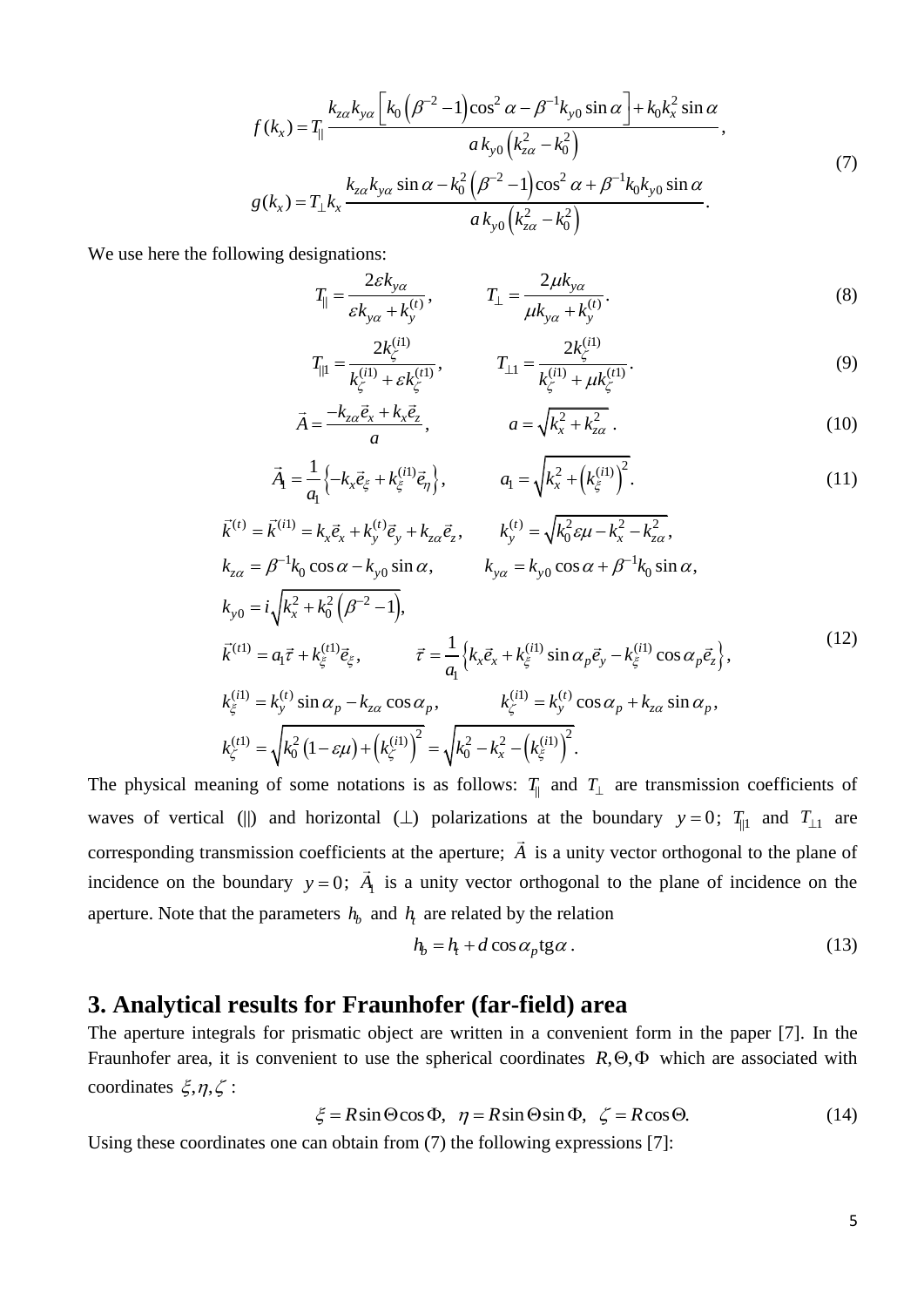$$
E_R = 0,
$$
\n
$$
\begin{cases}\nE_{\Theta} \\
E_{\Phi}\n\end{cases}\n\approx \frac{ik \exp(ikR)}{4\pi R} \int_{\Sigma} \begin{cases}\n-E_{\xi}^a \cos \Phi - E_{\eta}^a \sin \Phi + \left[H_{\xi}^a \sin \Phi - H_{\eta}^a \cos \Phi\right] \cos \Theta \\
H_{\xi}^a \cos \Phi + H_{\eta}^a \sin \Phi + \left[E_{\xi}^a \sin \Phi - E_{\eta}^a \cos \Phi\right] \cos \Theta \\
\times \exp\{-ik(\xi' \cos \Phi + \eta' \sin \Phi)\sin \Theta\} d\Sigma,\n\end{cases}
$$
\n(15)

where  $E_{\xi,\eta}^a = E_{\xi,\eta}^a(\vec{R})$ ,  $H_{\xi,\eta}^a = H_{\xi,\eta}^a(\vec{R})$ , and  $\Sigma$  is an aperture area. The first of the equations (15) means that the wave is transversal (as expected). Naturally, the magnetic field value is equal to electric field value, and vectors  $E, H, R$  form the right orthogonal triad.

Substituting (5) into (15), after some transformations and changing the order of integration, we <br>
i the following result:<br>  $\begin{cases} E_{\Theta} \\ E_{\Phi} \end{cases} \approx \frac{iq\omega^2 \exp(ikR)}{8\pi^2 c^3 R} \int_{-\infty}^{\infty} \frac{F}{k_0 a_1} \begin{cases} U_{\Theta} \\ U_{\Phi} \end{cases} \exp\$ obtain the following result:

$$
\begin{aligned}\n\left\{\n\begin{aligned}\nE_{\Theta} \\
E_{\Phi}\n\end{aligned}\n\right\} &\approx \frac{i q \omega^2 \exp\left(ikR\right)}{8\pi^2 c^3 R} \int_{-\infty}^{\infty} \frac{F}{k_0 a_1} \left\{\nU_{\Theta}\right\} \exp\left\{ik_y^{(t)} \frac{d}{2} \tan \alpha_p + ik_{z\alpha} \frac{d}{2} + ik_{y\alpha} h\right\} dk_x \,,\n\end{aligned} \tag{16}
$$

where

$$
U_{\Theta} = -\left(W_{e}^{(\parallel)}k_{\zeta}^{(t)} + W_{h}^{(\parallel)}k_{0}\cos\Theta\right)\left(k_{x}\sin\Phi + k_{\zeta}^{(i)}\cos\Phi\right) +
$$
  
+
$$
\left(W_{e}^{(\perp)}k_{0} - W_{h}^{(\perp)}k_{\zeta}^{(t)}\cos\Theta\right)\left(k_{x}\cos\Phi - k_{\zeta}^{(i)}\sin\Phi\right),
$$
  

$$
U_{\Phi} = \left(W_{h}^{(\parallel)}k_{0} + W_{e}^{(\parallel)}k_{\zeta}^{(t)}\cos\Theta\right)\left(k_{\zeta}^{(i)}\sin\Phi - k_{x}\cos\Phi\right) +
$$
  
+
$$
\left(W_{h}^{(\perp)}k_{\zeta}^{(t)} - W_{e}^{(\perp)}k_{0}\cos\Theta\right)\left(k_{\zeta}^{(i)}\cos\Phi + k_{x}\sin\Phi\right);
$$
  

$$
F = \int_{-d/2}^{d/2} d\zeta' \int_{-b/2}^{b/2} d\eta' \exp\left\{i\left(k_{\zeta}^{(i)} - k\cos\Phi\sin\Theta\right)\xi' + i\left(k_{x} - k\sin\Phi\sin\Theta\right)\eta'\right\} =
$$
  
=
$$
4 \frac{\sin\left[\left(k_{\zeta}^{(i)} - k\cos\Phi\sin\Theta\right)d/2\right]}{k_{\zeta}^{(i)} - k\cos\Phi\sin\Theta} \frac{\sin\left[(k_{x} - k\sin\Phi\sin\Theta)b/2\right]}{k_{x} - k\sin\Phi\sin\Theta}.
$$
 (18)

As one can see, due to the fact that the inner integral  $F$  in (16) is easily found, calculation of the Fourier transforms of the field components is reduced to calculating the single integrals. Of course, this result refers only to the Fraunhofer region, since, for arbitrary distances, the integrals over  $\xi', \eta'$ are much more complicated [7].

#### **4. Numerical results and discussion**

The energy passing through the unit square is  $W = \int_{-\infty}^{\infty} S dt$  $=\int_{-\infty}^{\infty} S dt$ , where  $\overline{S}$  is Pointing vector:  $\vec{S} = \frac{c}{4\pi} \left[ \int_{-\infty}^{\infty} \vec{E} e^{-i\omega t} d\omega \times \int_{-\infty}^{\infty} \vec{H} e^{-i\omega t} d\omega \right].$  O  $\int_{-\infty}^{\infty} \vec{F} e^{-i\omega t} d\omega \times \int_{-\infty}^{\infty} \vec{H} e^{-i\omega t} d\omega$ Le energy passing unough the unit<br>=  $\frac{c}{4\pi} \left[ \int_{-\infty}^{\infty} \vec{E} e^{-i\omega t} d\omega \times \int_{-\infty}^{\infty} \vec{H} e^{-i\omega t} d\omega \right]$ . One . One can show that the value *W* can be written in the form  $W = \int_0^\infty w d\omega$ , where  $w = c |\vec{E}|^2 = c (|E_\Theta|^2 + |E_\Phi|^2)$  $w = c |\vec{E}|^2 = c ( |E_{\Theta}|^2 + |E_{\Phi}|^2 )$  is a spectral density of an energy which passes through the unity square for the entire time. For convenience, we give further the plots for the value  $R|\vec{E}| = R\sqrt{w/c}$  which is do not depend on the distance R.

Further we use the angle  $\Theta$  which is equal to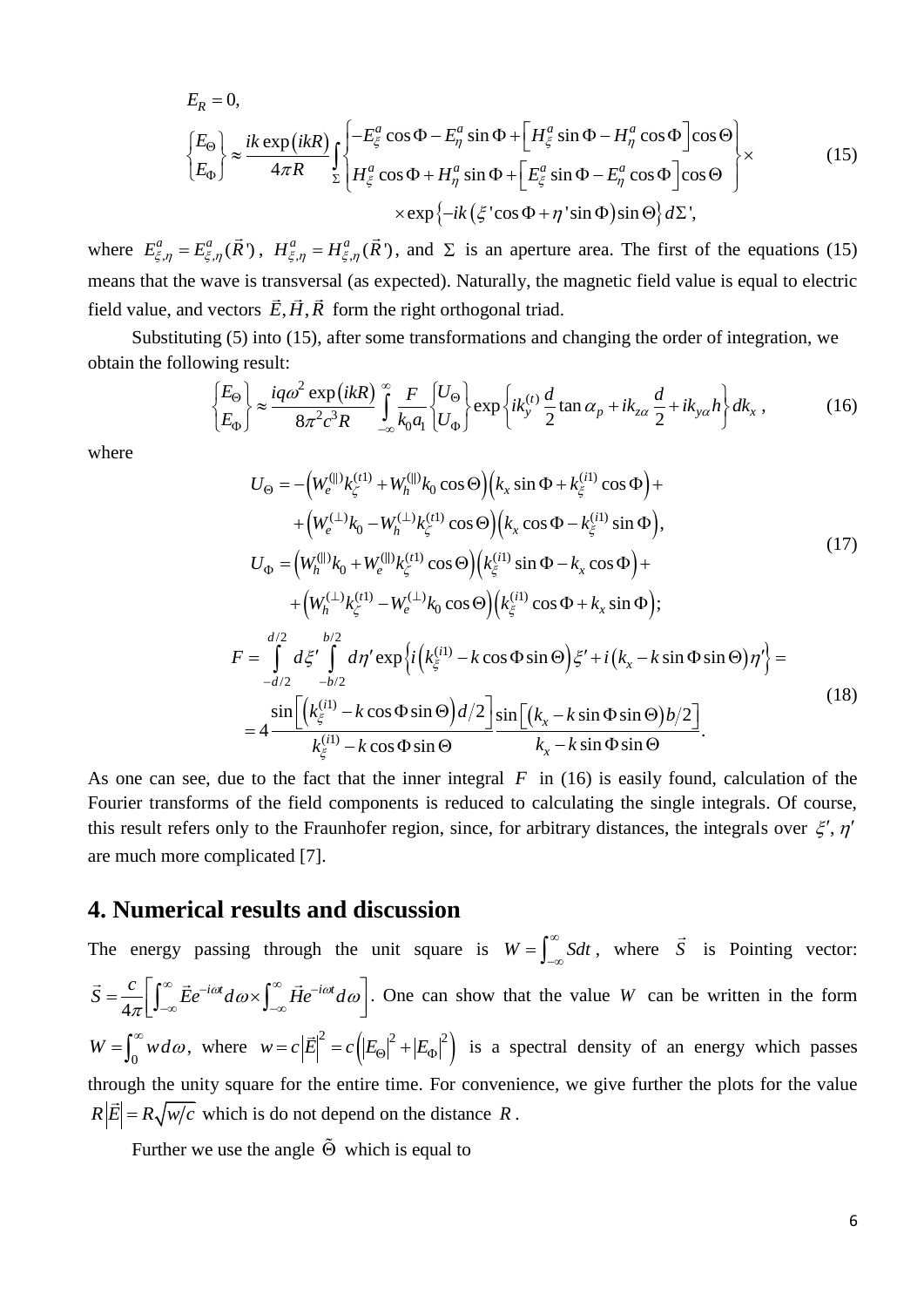$$
\tilde{\Theta} = \begin{cases} \Theta & \text{for } 0 \le \Phi < \pi, \\ -\Theta & \text{for } \pi \le \Phi < 2\pi. \end{cases} \tag{19}
$$

The use of this angle is convenient for demonstration of the angle dependence for sections  $\Phi = \Phi_0$  and  $\Phi = \Phi_0 + \pi$  on one graphics. Figures 2, 3 show the dependences of  $R|\vec{E}|$  on the angle  $\Theta$ . Figure 2 refers to the case  $\beta = 0.8$ , and Fig. 3 refers to the case of ultra relativistic charge motion ( $\beta \approx 1$ ). Other parameters are the same for both figures. The distance from the charge trajectory to the top of the prism is taken the same for all curves ( $h<sub>r</sub> = 2k_0^{-1}$ )  $h<sub>t</sub> = 2k<sub>0</sub><sup>-1</sup>$ . Different curves in each figure correspond to different angles of inclination of the trajectory: the red solid curves refer to motion parallel to the face  $(\alpha = 0)$ , the blue dashed curves refer to the case when the charge approaches the prism  $(\alpha < 0)$ , and the green dotted curves refer to the case when the charge moves away from the prism ( $\alpha > 0$ ). Note that since the distance  $h<sub>i</sub>$  is fix, then the trajectory is "on average" closer to the prism in the second case than in the first and the third.

In the case of  $\beta = 0.8$  (Fig. 2), the main maximum lies in the plane of symmetry ( $y = 0$ ): the maximum field value in the upper plot is much larger than in the lower one. As one can see, its position changes very little with slight change in  $\alpha$ : the difference in the maximum's positions in the upper plot (Fig. 2) does not exceed  $0.1^0$ . In the same time, the field magnitude changes very significantly. This is explained by the fact that the approach of the charge trajectory to the prism leads to significant increase in the excitation of radiation.

The last regularity is true for the main maximums in the case of ultrarelativistic charge motion also (Fig. 3). However, the essential difference is that, in this case, the main maximums do not lie in the plane of symmetry, but are significantly shifted from it (the maximum values of the field in the lower plot are much larger than in the upper one). This circumstance is explained by the fact that, for  $V \approx c$ , the radiation maximums in the prism material lie at certain distance from the symmetry plane [13]. Note as well that the shift of the main maximums with change of  $\alpha$  in the ultrarelativistic case is essential: when  $\alpha$  changes from  $2^0$  to  $-2^0$ , the shifts of maximums are approximately  $8^0$ .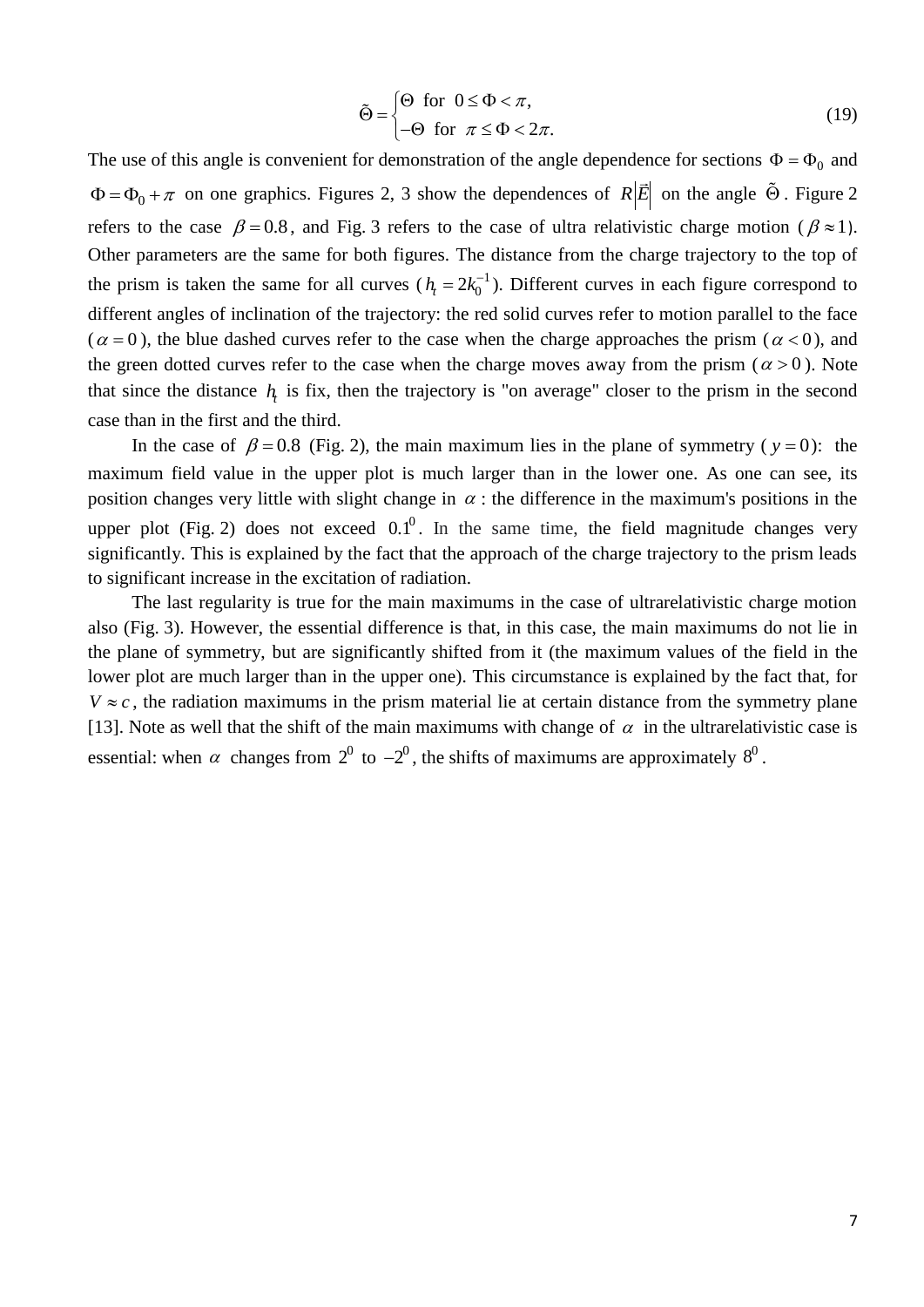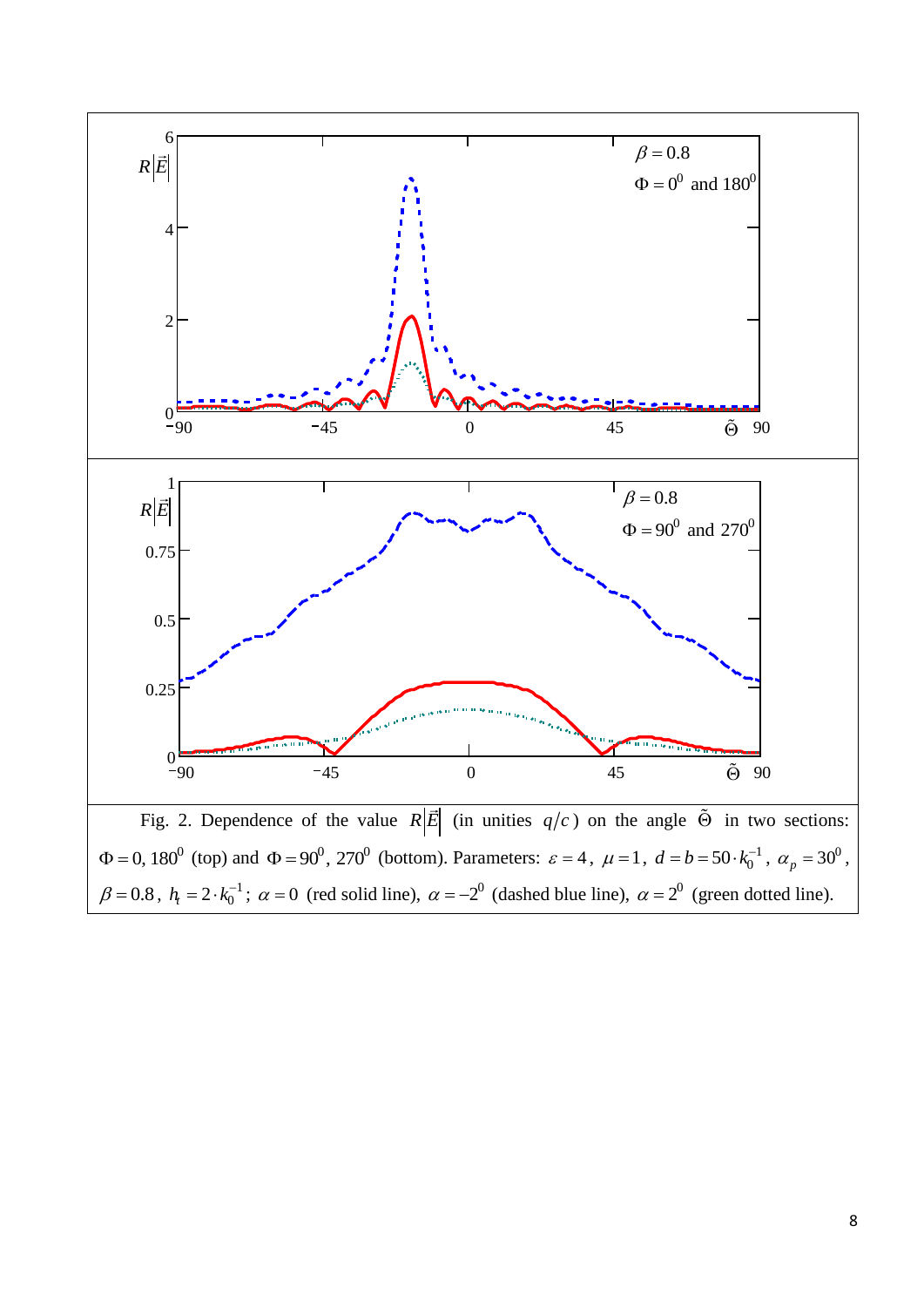